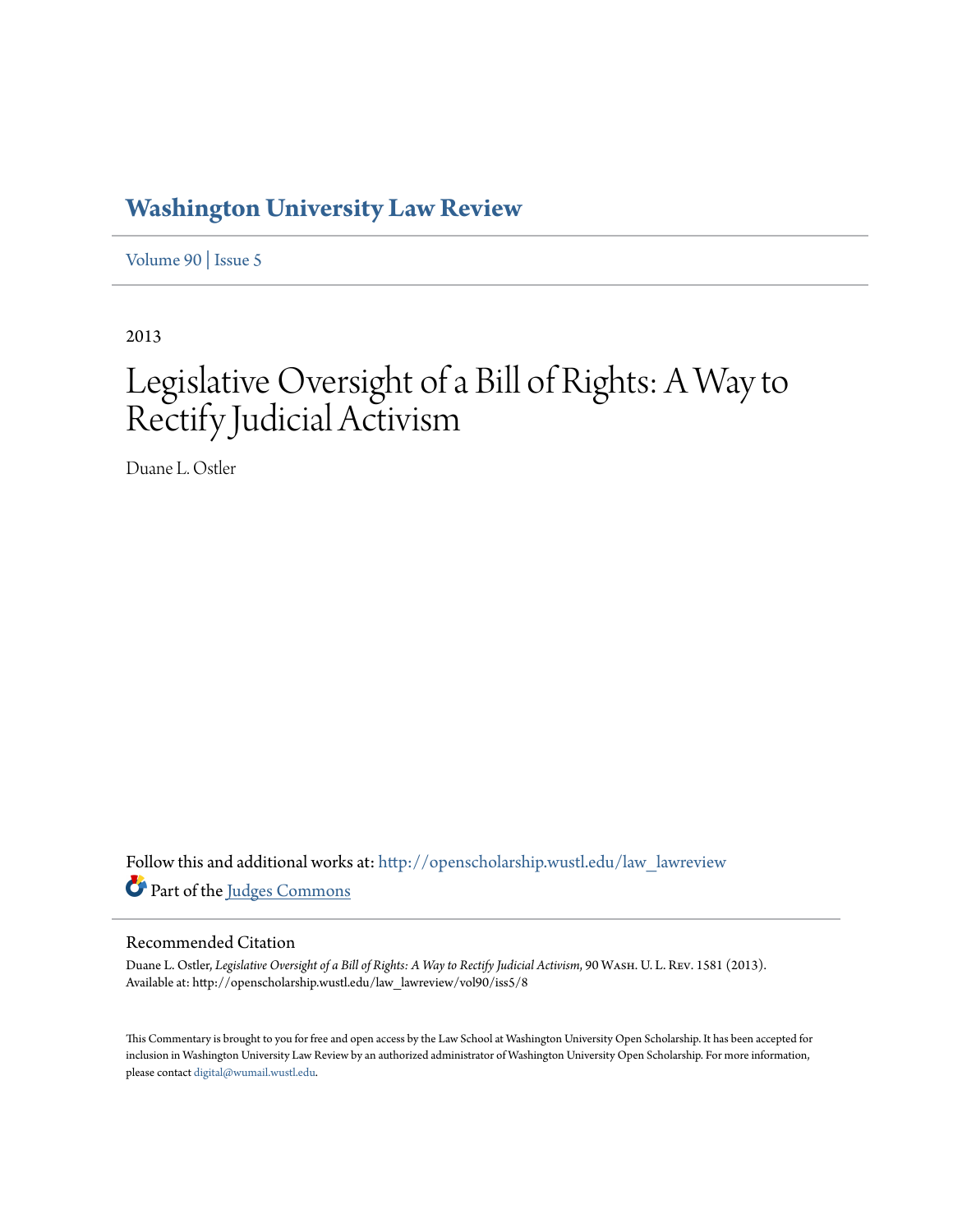### **LEGISLATIVE OVERSIGHT OF A BILL OF RIGHTS: A WAY TO RECTIFY JUDICIAL ACTIVISM**

#### **DUANE L. OSTLER**

The term "judicial activism" has become a common part of modern American political speech, though it remains ambiguous and can often mean many different things.<sup>1</sup> It most commonly applies to judicial decisions that exceed judicial authority on issues that otherwise would be decided by the legislature and is most frequently invoked when some aspect of the bill of rights is litigated.

Political leaders in both parties have condemned judicial activism, particularly where it threatens their party's ideology. For example, in 1968 Richard Nixon stated, "I want men on the Supreme Court who are strict constructionists, men that interpret the law and don't try to make the law."<sup>2</sup> In 1986 Ronald Reagan said that America has "had too many examples in recent years of courts and judges legislating."<sup>3</sup> Yet Democratic leaders can feel just as much concern for judicial activism as their Republican counterparts. Barack Obama expressed fear in 2012 that a conservative Supreme Court might disagree with the new healthcare law:

I'd just remind conservative commentators that, for years, what we have heard is, the biggest problem on the bench was judicial activism . . . that an unelected group of people would somehow overturn a duly constituted and passed law. Well . . . I'm pretty confident that this court will recognize that and not take that step.<sup>4</sup>

This Article asserts that judicial activism does not have to be inevitable and can be overcome by way of structural change to the Constitution.

Mr. Ostler obtained his J.D. from BYU, and practiced law in Utah for eleven years. He recently obtained a Ph.D. in legal history from Macquarie University in Sydney, Australia, and is currently a post-doctoral research fellow at the University of Queensland, in Brisbane, Australia.

<sup>1.</sup> *See* Keenan D. Kmiec, Comment, *The Origin and Current Meanings of 'Judicial Activism*,*'* 92 CALIF. L. REV. 1441 (2004).

<sup>2.</sup> BARRY FRIEDMAN, THE WILL OF THE PEOPLE: HOW PUBLIC OPINION HAS INFLUENCED THE SUPREME COURT AND SHAPED THE MEANING OF THE CONSTITUTION 112 (2009).

<sup>3.</sup> Jack Nelson et al., *Interview Text: Reagan's Thoughts on Arms Talks, 'Star Wars'*, L.A. TIMES, June 24, 1986, at 18, *available at* http://articles.latimes.com/1986-06-24/news/mn-20963\_1\_ arms-control.

<sup>4.</sup> Jeff Mason, *Obama Takes a Shot at Supreme Court Over Healthcare*, REUTERS (Apr. 2, 2012, 6:45 PM), http://www.reuters.com/article/2012/04/02/us-obama-healthcare-idUSBRE8310WP2 0120402.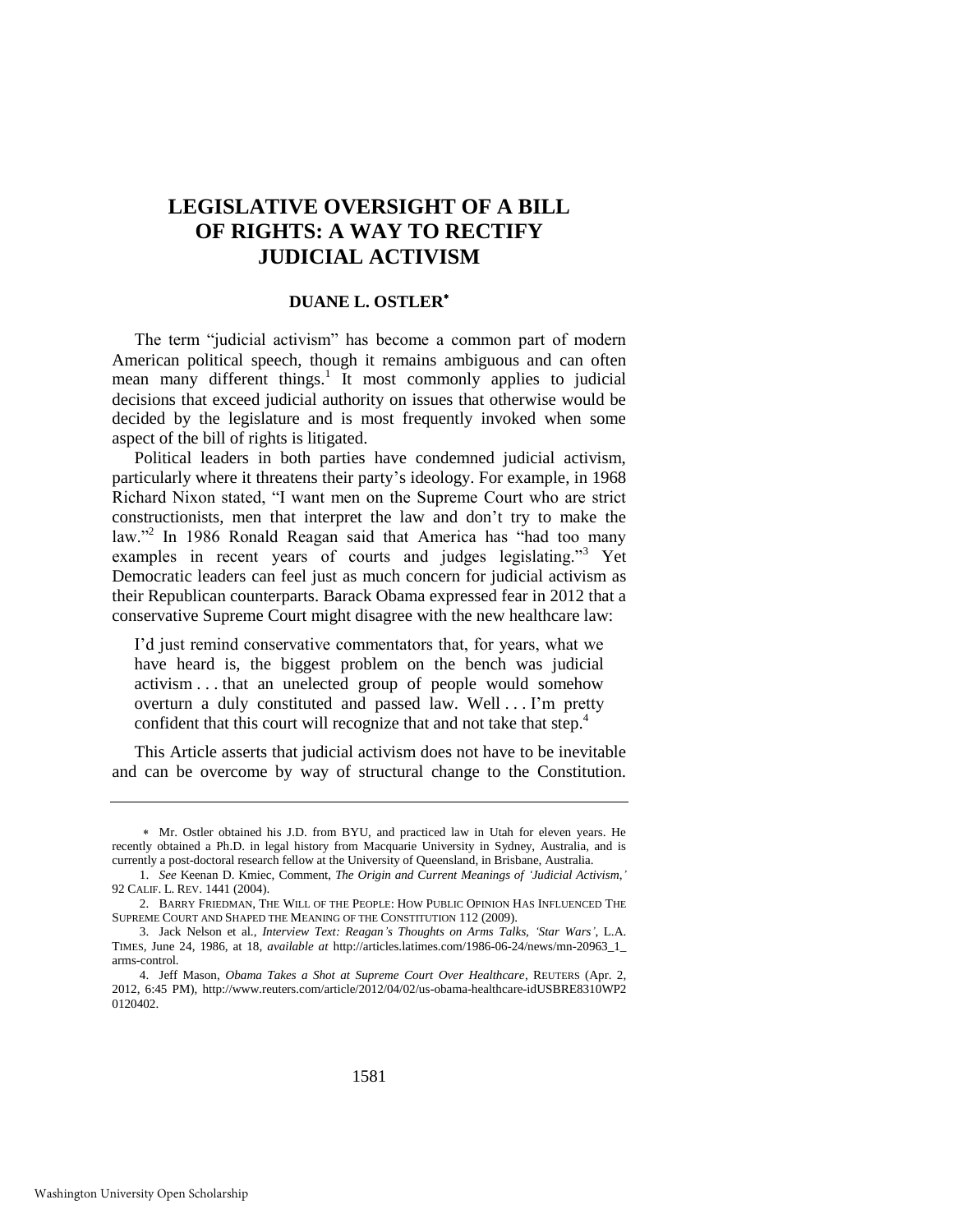Indeed, some of the founding fathers had just such a perspective. They preferred legislative oversight of rights issues, rather than risking judicial activism by leaving such matters to the judiciary.

#### <span id="page-2-0"></span>MADISON'S VIEWS ON THE BEST WAY TO PROTECT RIGHTS

Despite having proposed the Federal Bill of Rights in 1789, James Madison had grave misgivings about constitutionalizing a bill of rights.<sup>5</sup> He proposed the Bill of Rights mainly to stop the call for a second constitutional convention, rather than out of concern for actually protecting rights.<sup>6</sup>

However, Madison firmly believed there *was* a way to protect individual rights from state abuses, without having a bill of rights. This method was so vital to his thinking that he proposed it at the start of the Constitutional Convention in 1787. The sixth resolution of his Virginia Plan gave the National Legislature the power "to negative all laws passed by the several States contravening in the opinion of the National Legislature the articles of Union."<sup>7</sup> This was no afterthought, written to satisfy those clamouring for a bill of rights or threatening a second constitutional convention. Rights protection would be provided by the federal Congress vetoing state rights violations.

For Madison, the legislative veto was needed as a rights protection because " $[e]$ xperience had evinced a constant tendency in the states to  $\dots$ [among other things] oppress the weaker party within their jurisdictions."<sup>8</sup> Madison's proposal for the legislative veto was initially approved by a majority of the delegates to the constitutional convention.<sup>9</sup> It was only later that it was dropped, over the objections of many.<sup>10</sup> Other delegates who supported the legislative veto included George Read, John

<sup>5. &</sup>quot;[E]xperience proves the inefficacy of a bill of rights on those occasions when its control is most needed. Repeated violations of these parchment barriers have been committed by overbearing majorities in every state." 5 THE WRITINGS OF JAMES MADISON 271, 272 (Gaillard Hunt ed., 1900).

<sup>6.</sup> Carl T. Bogus, *The Hidden History of the Second Amendment*, 31 U.C. DAVIS L. REV*.* 309, 362–63 (1998); LEONARD LEVY, ORIGINS OF THE BILL OF RIGHTS 39 (1999).

<sup>7. 3</sup> HUNT, *supra* not[e 5,](#page-2-0) at 19.

<sup>8.</sup> *Id.* at 121. Madison's comments also show that the legislative veto could be useful for more than just protecting rights.

<sup>9.</sup> *Id.* at 55. This occurred on May 31, 1787.

<sup>10.</sup> *Id*. at 127. This occurred on June 8, 1787. The vote was seven states to three against the legislative veto, with one state (Delaware) divided. On Aug. 16, 1787, Charles Pinkney moved to reinsert the legislative veto into the Constitution. The vote was closer this time, six states to five against the veto. 4 HUNT, *supra* not[e 5,](#page-2-0) at 286–88.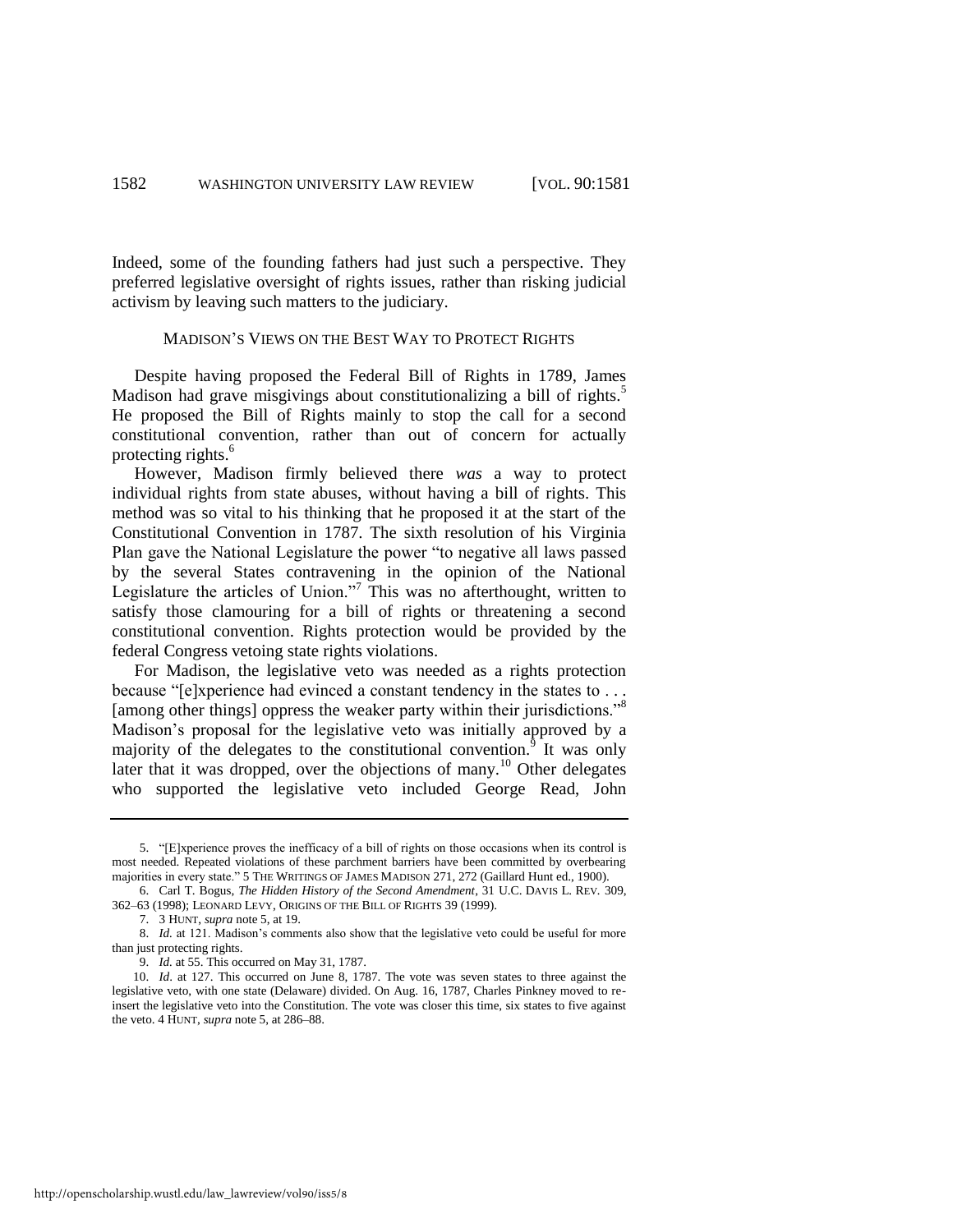Dickinson,<sup>11</sup> Charles Pinkney, Jacob Broome, James Wilson, James McClurg, and John Landgon.<sup>1</sup>

One may wonder why these founders distrusted state legislatures, yet were willing to trust the Federal Congress with a veto. The reason involved factions, which Madison considered the greatest threat to individual rights. As he explained in *The Federalist No. 10*, factions could easily control smaller state governments, but it was less likely they would control the legislature of a large government, drawing its membership from all of the states. "The influence of factious leaders may kindle a flame within their particular States, but will be unable to spread a general conflagration through the other States."<sup>13</sup> This is because of the greater sociocultural and political diversity found where there is a "greater number of citizens and extent of territory."<sup>14</sup> Hence, the very size of a large republic would be a useful tool for controlling the factions that arose within it.

It is noteworthy that the legislative veto required review of a law *before* it took effect, not afterward in the courts. Madison wanted a mechanism whereby violations of rights could be prevented before they happened. It should be remembered that this was 1787, long before the incorporation doctrine of the Fourteenth Amendment allowed the Federal Bill of Rights to be enforced in all the states, and long before the 'commerce power' allowed Congress to impose legislation on the states.

However, some members of the constitutional convention did not like the legislative veto. One objected that the larger number of representatives from the large states might use it to bully the small states.<sup>15</sup> Many also wondered how the national legislature could review all state laws.<sup>16</sup> Ultimately, the convention changed the legislative veto significantly. They specified limits to state power within the Constitution in Article 1, Section 10. If the states defied these limits, the federal judiciary could declare their acts unconstitutional, or, failing that, Congress would take action by passing a federal law.<sup>17</sup> The prohibitions listed in Article 1, Section 10

<sup>11. 3</sup> HUNT, *supra* not[e 5,](#page-2-0) at 127.

<sup>12. 4</sup> HUNT, *supra* not[e 5,](#page-2-0) at 286–88.

<sup>13.</sup> THE FEDERALIST NO. 10, at 64 (James Madison) (Jacob E Cooke ed., 1961).

<sup>14.</sup> *Id*. at 63.

<sup>15. 3</sup> HUNT, *supra* not[e 5,](#page-2-0) at 125–26.

<sup>16. 4</sup> HUNT, *supra* not[e 5,](#page-2-0) at 287–88.

<sup>17.</sup> *Id*. at 449.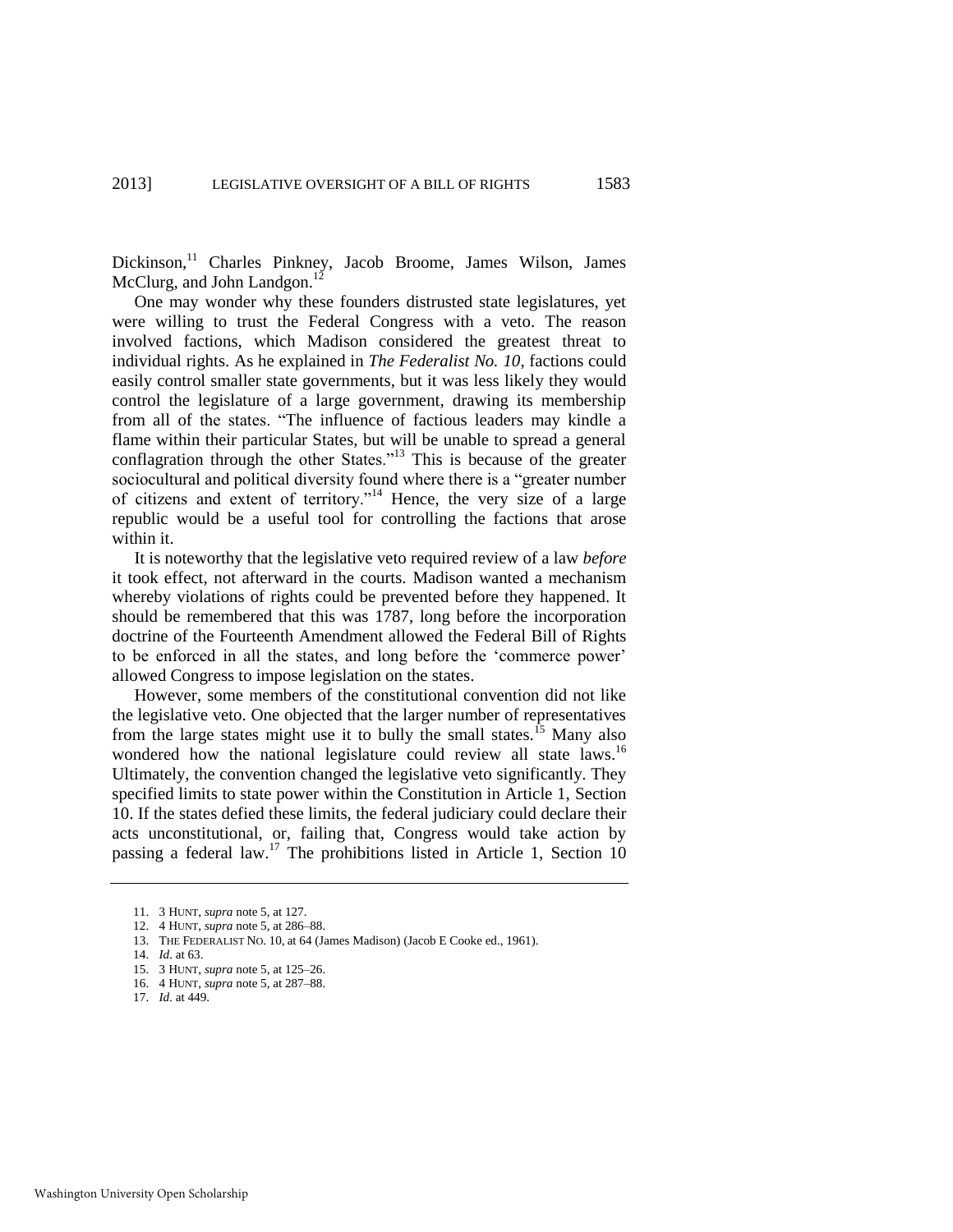were considered almost like a bill of rights.<sup>18</sup> Madison's legislative veto was replaced with a judicial veto, and the potential for judicial activism was born.

After the convention, Madison lamented to Jefferson over the replacement of the legislative veto with the inferior judicial veto:

[A] constitutional negative on the laws of the states seems equally necessary to secure individuals against encroachments on their rights . . . . A reform therefore which does not make provision for private rights, must be materially defective. The restraints [in Article 10, Section 1] are not sufficient. Supposing them to be effectual as far as they go, they are short of the mark.<sup>1</sup>

Madison believed the convention had missed the best way to protect rights by rejecting the legislative veto. A judicial veto power, although better than nothing, was problematic:

It may be said that the Judicial authority, under our new system will keep the states within their proper limits, and supply the place of a negative on their laws. The answer is, that it is more convenient to prevent the passage of a law than to declare it void after it is  $_{\rm passed.}^{20}$ 

Hence, Madison raised the very policy-making issue that is seen in judicial activism today. Judicial involvement only comes *after* a violation has occurred. Someone must be hurt before asking the courts for a remedy. Courts are aware that their decisions will be binding in the future in similar cases, and that their decisions create policy many feel is a task better left to the legislature. Madison disliked such a structure. For him, it was obvious that the best branch of government to protect individual rights was the federal legislature.

In 1799, Madison commented pointedly about the dangers of judicial activism in his response to the ‗Alien and Sedition Acts' enacted during the Adams administration. These acts allowed the president to deport "dangerous" aliens and criminalized certain criticisms of the government.<sup>21</sup> Because the authority to enact such acts was hard to find in

<sup>18.</sup> Referring to Article 1, Section 10, John Marshall said, "the constitution of the United States contains what may be deemed a bill of rights for the people of each state." *Fletcher v. Peck*, 10 U.S. 87, 138 (1810).

<sup>19. 5</sup> HUNT, *supra* not[e 5,](#page-2-0) at 27.

<sup>20.</sup> *Id.* at 26.

<sup>21.</sup> *See generally* JOHN CHESTER MILLER, CRISIS IN FREEDOM: THE ALIEN AND SEDITION ACTS (1951).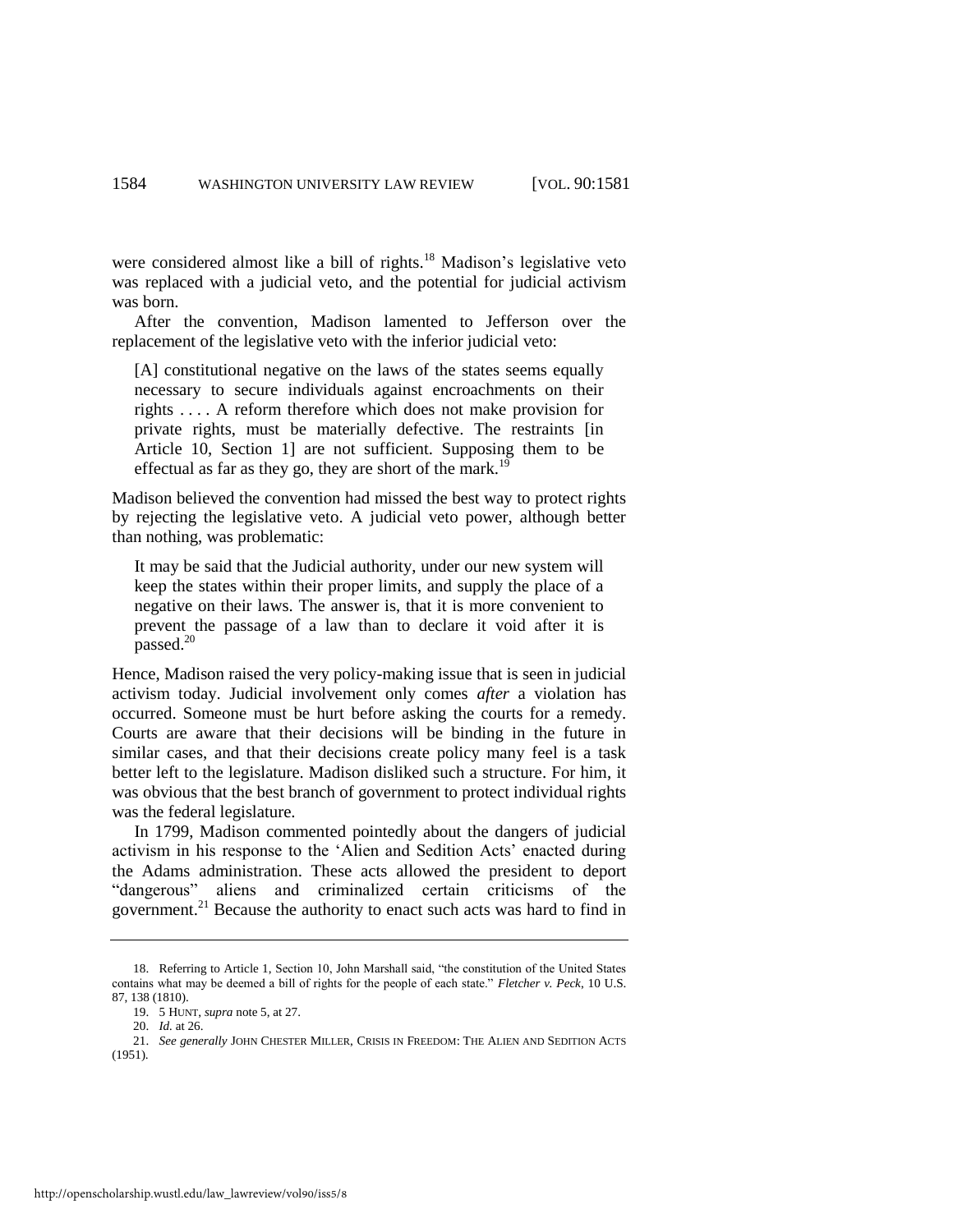the Constitution, some justified them by arguing that the Constitution impliedly incorporated British common law. Madison strongly disagreed, asserting that the Supreme Court should not interpret the common law as support for a constitutional right (which is exactly what the Supreme Court later did in *Roe v. Wade).*<sup>22</sup> Madison stated:

[W]hether the common law be admitted as of legal or of constitutional obligation, it would confer on the judicial department a discretion little short of a legislative power ... [they would] decide what parts of the common law would, and what would not, be properly applicable to the circumstances of the United States. A discretion of this sort has always been lamented as incongruous and dangerous  $\dots$  [T] he power of the judges over the law would, in fact, erect them into legislators. $^{23}$ 

A clearer warning against judicial activism could hardly be found.

Jefferson also objected to judicial activism. In 1819 he expressed concern over the decisions of "unelected" judges who would view the constitution as "a mere thing of wax . . . which they may twist and shape into any form they please.<sup> $22$ </sup> Other founders had similar concerns. Luther Martin, a delegate to the constitutional convention, noted in 1787 that "[a] knowledge of mankind, and of legislative affairs cannot be presumed to belong in a higher degree to the Judges than to the legislature.<sup>225</sup>

#### A THREE STEP MODEL TO RESTORE LEGISLATIVE OVERSIGHT OF RIGHTS

The preference of Madison and other founders for a legislative veto rather than a bill of rights shows their belief that the legislature, rather than the judiciary, is the entity best equipped to deal with rights questions. The legislative veto was intended to be entrenched in the Constitution, and thus not easily ignored. A similar structural solution, embedded into the Constitution itself, appears necessary today to fix the judicial activism of the Supreme Court. A constitutional amendment along the lines of the legislative veto is called for. While Madison in his day primarily feared state violations of rights, the concern today is with judicial activism in matters that should be left to the legislature. Accordingly, the legislative veto should be directed toward Supreme Court rights decisions.

<sup>22. 410</sup> U.S. 113 (1973).

<sup>23. 6</sup> HUNT, *supra* not[e 5,](#page-2-0) at 380–81.

<sup>24. 10</sup> THE WRITINGS OF THOMAS JEFFERSON 141 (Paul Leicester Ford ed., 1899).

<sup>25. 4</sup> HUNT, *supra* not[e 5,](#page-2-0) at 26.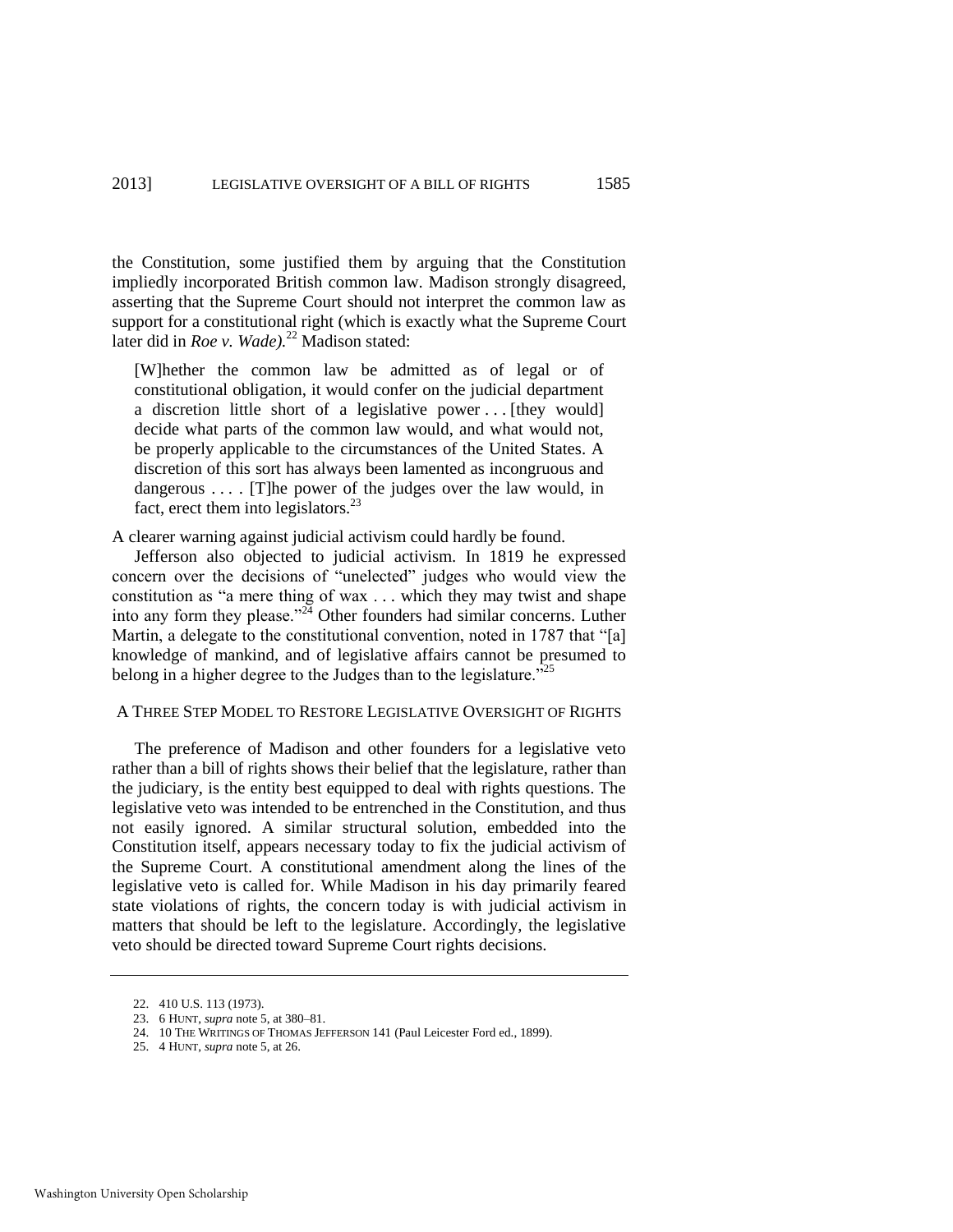However, this veto power should not extend to procedural rights pertaining to the criminally accused. Such rights include the right to habeas corpus, to a jury trial, to call witnesses, and to not be compelled to testify against oneself. It is best to leave the resolution of these types of procedural criminal protections with the judiciary. If the legislature were to control these procedural criminal rights, their actions could amount to an unconstitutional "bill of attainder," $^{26}$  under which the legislature may act judicially to criminally punish a person or group that it believes deserves punishment, without the protection of due process of law. In short, the judiciary is best at overseeing procedural protections for criminally accused *persons*, while the legislature is best at resolving disputed *policy* issues.

Hence, the amendment would apply to all rights except the procedural rights of the criminally accused. Many of these non-criminal rights involve policy issues that are highly contested today. This includes, among others, the so-called right of sexual privacy, the right to die, the right to free speech, and the right to assemble.<sup>27</sup> The amendment would create a threestep procedure to be followed with respect to such non-criminal rights. If anyone felt that such rights were violated, step one of the model would apply. Under this step, if suit under these rights was filed, the court would refer the issue directly to the state or federal legislature that was accused of committing the violation. Alternatively, the claimant could lodge his complaint directly with the legislature. A six month waiting period (similar to the 180 day waiting period in Title VII cases<sup>28</sup>) would follow, during which the legislature could potentially fix the problem. It should be noted that the legislature's action would need to be general in nature and not specifically directed at the claimant's particular case, as if the legislature were a court dealing only with his claim. If the legislature took

<sup>26.</sup> U.S. CONST. art. X, § 1.

<sup>27.</sup> The non-criminal rights where the new amendment may apply are as follows: free exercise of religion (U.S. CONST. amend. I); free speech (U.S. CONST. amend. I); free press (U.S. CONST. amend. I); freedom to assemble (U.S. CONST. amend. I); petition to government for redress of grievances (U.S. CONST. amend. I); bearing arms (U.S. CONST. amend. II); quartering of soldiers (U.S. CONST. amend. III); due process, other than procedural protections of the criminally accused (U.S. CONST. amend. V); takings (U.S. CONST. amend. V); privacy—abortion, marriage and other alleged sexual rights (U.S. CONST. amend. XIV); equal protection (U.S. CONST. amend. XIV); voting (U.S. CONST. amends. XV, XIX, XXIV, XXVI); access to courts/agencies (implied—*NAACP v. Button*, 371 U.S. 415 (1963)); right to travel (implied—*Shapiro v. Thompson*, 394 U.S. 618 (1969)); right to educate one's children (implied—*Pierce v. Soc'y of Sisters*, 268 U.S. 510 (1925)); right to refuse medical treatment (implied—*Cruzan v. Missouri Dep't of Health*, 497 U.S. 261 (1990)).

<sup>28.</sup> *See* 42 U.S.C. § 2000e-5(f)(1) (2006).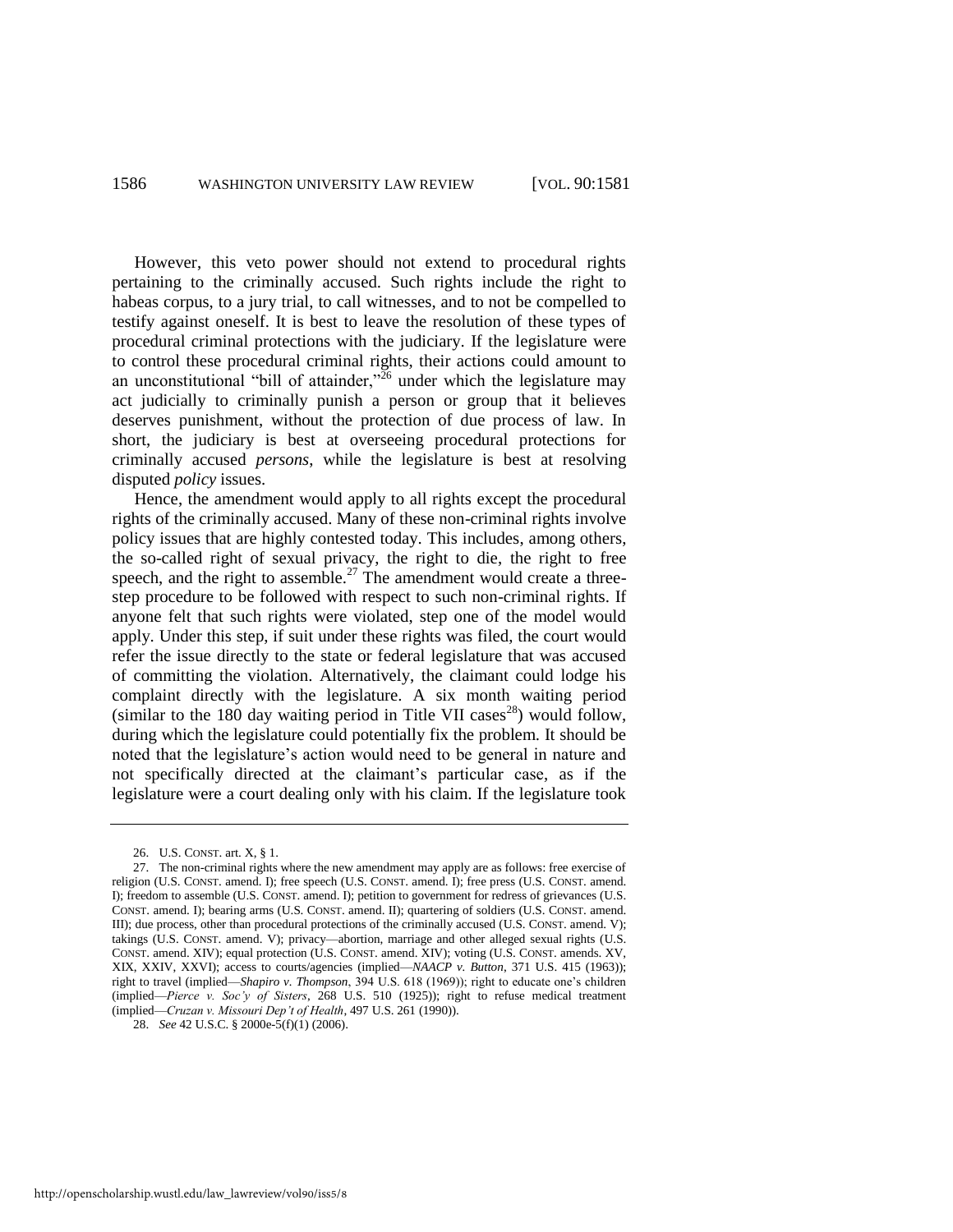action and changed the law, it would apply its changes retroactively and thereby bring relief to the claimant and others like him.

At the end of six months, if the legislature had not acted, or if the claimant still felt aggrieved in spite of the legislature's action, step two of the model would apply. Under this step, the courts would resume jurisdiction of the matter in cases where the claimant had initially filed suit, or the claimant would bring a new action in the courts. The courts would then rule on the matter in their normal way, thereby safeguarding rights if the legislature was unwilling (for political or other reasons) to act, or had acted in a way that was still perceived as violating rights.

However, that would still not end the matter. The most important part of this new constitutional amendment would be step three, giving solely to the Federal Congress (not the state legislatures), by a simple majority vote, the power to veto the Supreme Court's ruling *on the non-criminal rights issue*, but not any other issue of the case. Importantly, Congress would not be able to engage in any judicial-type review or discussion of the matter, but would simply vote on whether to veto the non-criminal rights portion of the court decision, in order to terminate its *stare decisis* effect. Unlike the prior six month opportunity for the legislature to 'fix' the problem in step one, this vote would not apply retroactively. Essentially, Congress would be declaring that, whatever resolution was achieved by the claimant in the court case, all similarly situated persons in the future would *not* be able to rely on the non-criminal rights portion of the Court's decision in their future cases. Indeed, by voting to veto, Congress would be creating a new and different *stare decisis* effect, which would be exactly the opposite of the Supreme Court ruling.

Because this congressional veto power would be entrenched by way of a constitutional amendment, the Supreme Court would have to abide by the veto of its decision by Congress. There would be no possibility of further judicial review of that particular case after Congress enacted its veto. And that is precisely how it should be in issues of policy that are best left to the people, through their representatives, to decide. In effect, this procedure would leave highly political issues in the hands of elected politicians, not unelected judges.

#### **CONCLUSION**

The American experience at a time when it had no Bill of Rights highlights a method that can be used to overcome the judicial activism thatstigmatizes the Supreme Court today. The surest way to achieve the needed change is by structural alteration of the Constitution itself, by way